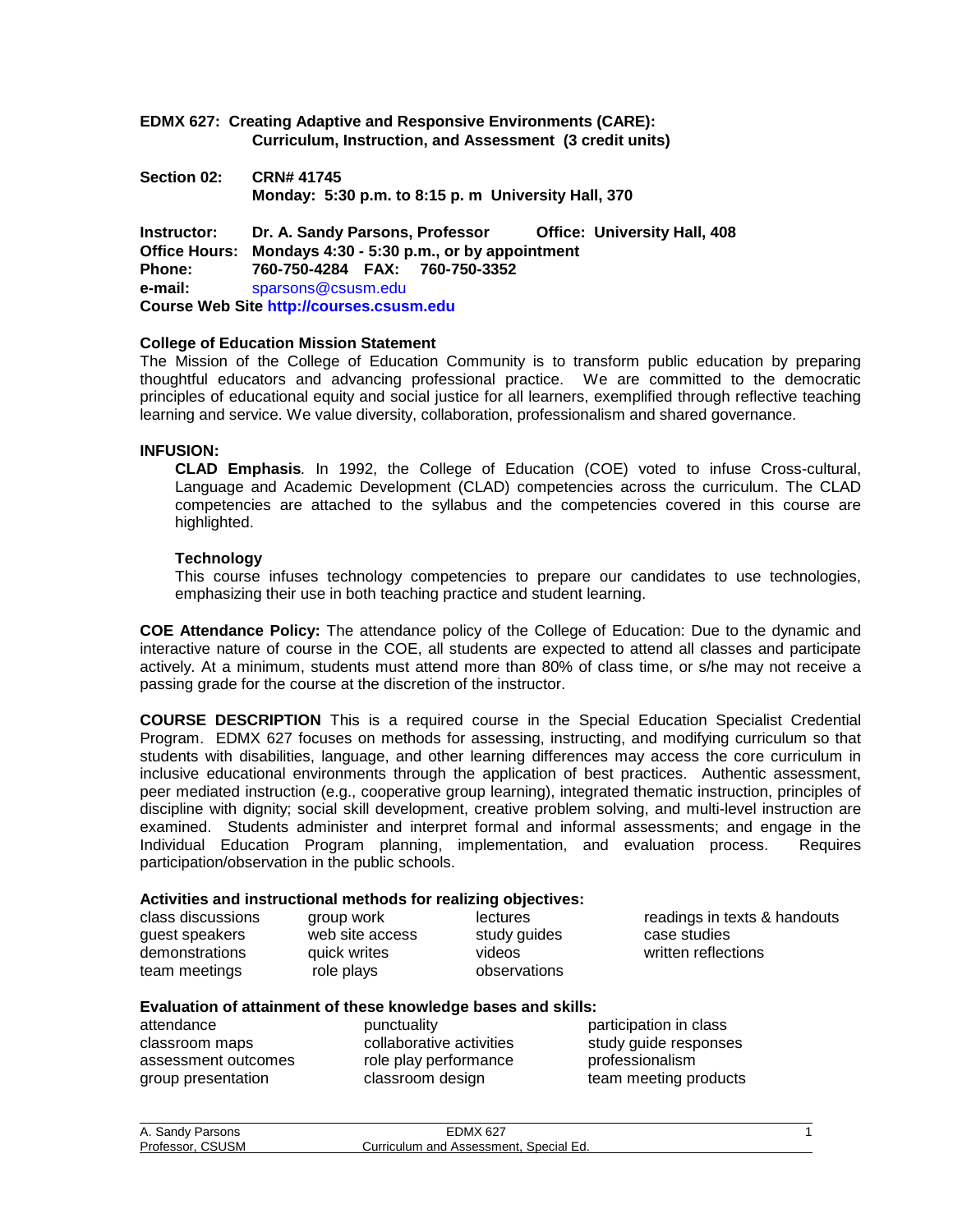# **PERFORMANCE GOALS**

## **1.0 Observation Skills**

- 1.1 Direct observations in informal situations<br>1.2 Using checklists and various observation
- Using checklists and various observation formats to record observational data

## **2.0 Record Keeping**

- 2.1 Maintaining a checklist/timelines for the assessment process
- 2.2 Employing competency checklists
- 2.3 Keeping anecdotal records
- 2.4 Utilizing IEP and ITP forms<br>2.5 Utilizing referral and planning
- Utilizing referral and planning for assessment forms

# **3.0 Assessment Techniques**

- 3.1 Evaluating various commercially available assessment instruments.
- 3.2 Administering, scoring and interpreting commonly used formal measures (standardized, norm-referenced)
- 3.3 Using informal assessment methods (e.g., criterion-referenced, curriculum-based)
- Assessing student work in the classroom (setting criteria, mastery learning, records, work sampling)
- 3.5 Using assessments for specific populations<br>3.6 Using supplementary norm tables
- Using supplementary norm tables
- 3.7 Using authentic assessment approaches (performance-based, rubrics, portfolios)

# **4.0 Nondiscriminatory Testing**

- 4.1 Structuring the assessment environment
- 4.2 Scheduling assessment sessions
- 4.3 Evaluating and selecting assessment instruments
- 4.4 Selecting and preparing assessment materials
- 4.5 Ensuring parental participation in reporting of student performance

# **5.0 Writing Case Reports**

- 5.1 Gathering and reporting background information
- 5.2 Using a structured format for reporting
- 5.3 Reporting interactions with the child<br>5.4 Reporting the child's approach to tas
- 5.4 Reporting the child's approach to tasks and learning styles<br>5.5 Using clinical judgment in interpreting results
- Using clinical judgment in interpreting results
- 5.6 Summarizing overall finding regarding a child
- 5.7 Making recommendations for interventions

# **6.0 Generating IEPs**

- 6.1 Summarizing current levels of functioning<br>6.2 Identifying long-range goals and short-terre
- 6.2 Identifying long-range goals and short-term objectives<br>6.3 Completing sections of an IEP and ITP
- Completing sections of an IEP and ITP
- 6.4 Adapting the IEP as a parallel curriculum for students under IDEA
- 6.5 Ensuring parent participation and observation of rights

# **7.0 Best Educational Practice into Teaching**

- 7.1 Demonstrating knowledge of general education curriculum and California Frameworks
- 7.2 Refining a personal philosophy of education<br>7.3 Empowering students as instructors, advoca Empowering students as instructors, advocates, and decision makers
- 7.4 Using formal and informal cooperative group learning structures
- 7.5 Using thematic approaches in instruction
- 7.6 Incorporating authentic assessment into lessons
- 7.7 Adapting lessons for individual learners through differentiated & sheltered instruction

| A. Sandy Parsons    | <b>EDMX 627</b>                        |  |
|---------------------|----------------------------------------|--|
| CSUSM<br>Professor. | Curriculum and Assessment. Special Ed. |  |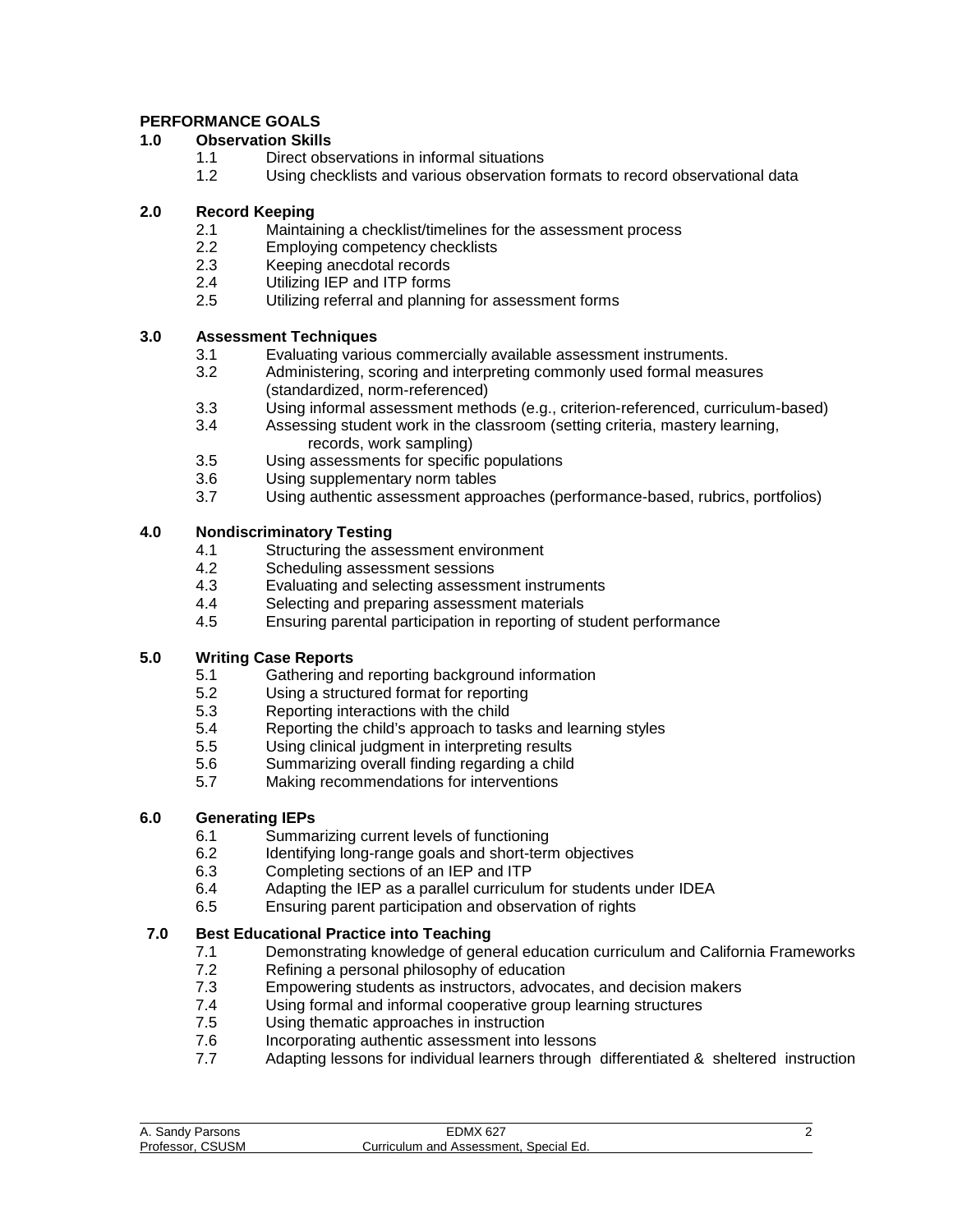## **8.0 Collaborative Interdisciplinary Teaming and Creative Problem Solving**

- 8.1 Demonstrating the effective use of collaborative teaming principles to a) develop lessons, IEPs and ITPs, assessment plans and reports; curriculum, classroom management plans; b) problem solve curricular, instructional, and emotional or behavioral mismatches for students, and c) guide other instructional and special education related decision making
- 8.2 Facilitating a planning meeting for a student eligible for special education or being considered for specialized support services
- 8.3 Differentiating the roles of various interdisciplinary team members and soliciting and utilizing diverse expertise of team members
- 8.4 Applying various approaches to problem solving and conflict resolution

### **WHAT DO I NEED FOR CLASS? Required:**

Cohen, L. G., & Spenciner, L.J. (2002). *Assessment of children and youth, Second Edition*. New York: Longman.

Selected handouts given in class, instrument manuals and protocols, other as assigned.

On line access for web based instruction portion of the course.

#### **Recommended:**

California Department of Education, Special Education Division (2002). California special education programs: A composite of laws  $(24<sup>th</sup>$  ed.). Sacramento: Author. (DE)

#### **Professional and Administrative Requirements**

- 1. Attend all class sessions. Please call the instructor when you are unable to attend class or if you must be late. It is the policy of the CSUSM College of Education that any student who misses 20% or more of class time, field experiences, or class sessions may not receive a passing grade for the course. If you miss two class sessions or are late (or leave early) more than three sessions, you cannot receive a grade of "A". If you miss three class sessions, your highest possible grade is a "C+". Should you have extenuating circumstances, contact the instructor as soon as possible.
- 2. Use "Person-first" language (e.g., "Student with Down Syndrome" rather than "Down Syndrome student;" "Johnny who happens to have Down Syndrome" rather than "My Down Syndrome student") must be used throughout all written and oral assignments and discussions.
- 3. Word-process all written documents. **Keep a copy of all of your work**. Proof of completion of all assignments is the responsibility of the student. Keep these records until you have received your grade. Also, you will want these copies for your records and for potential future use as professional portfolio entries.
- 4. Complete and hand in all assignments on the due dates for full credit. If you have extraordinary circumstances that impact completion of your assignments, please inform the instructor(s). Any time that you have questions or concerns, please contact the instructor(s) immediately.
- 5. Participate in class discussions and group activities and demonstrate positive interpersonal skills with classmates and guests. Participation points are assigned on the basis of participation, collegiality, collaborative effort, and professionalism in interactions with fellow students and the instructors and guest lecturers.

| A. Sandy Parsons    | EDMX<br>0.627                             |  |
|---------------------|-------------------------------------------|--|
| Professor.<br>CSUSM | Curriculum and Assessment.<br>Special Ed. |  |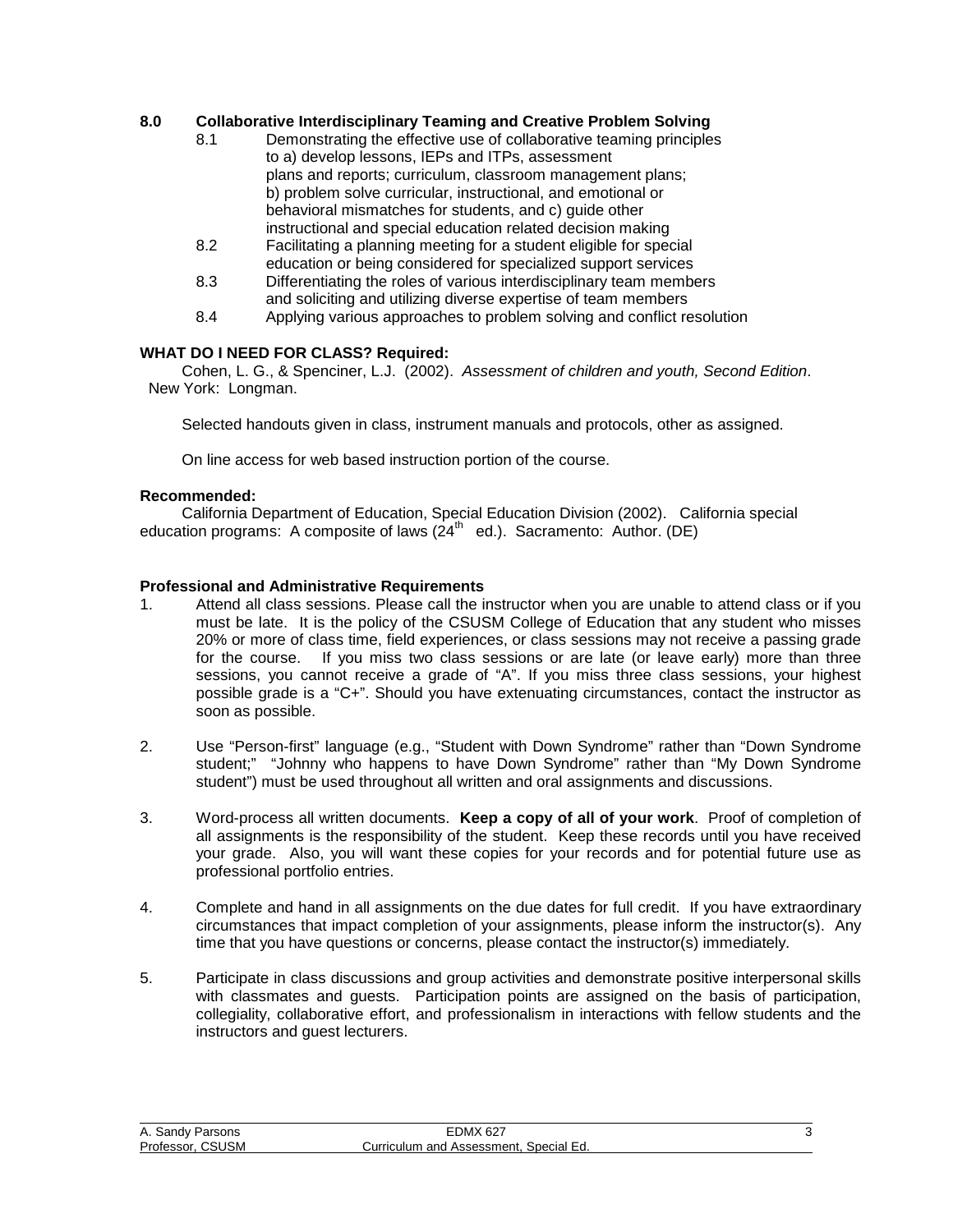- 6. **Responsibility for obtaining handouts is that of the student**. If you are to miss class, be sure to select a class "buddy" to ensure that you receive handouts and information when you must miss class. You may wish to have the following: **Buddy: Telephone, e-mail address, Fax number.**  If you lose your handouts, you must copy one from a classmate, the copy budget of the COE is extremely limited. TAKE ONLY ONE HANDOUT, the exact number is run, with no extras.
- 7. The points for all late work will be reduced. Unless arrangements have been made with the instructor, absolutely no work will be accepted one week past the due date on the syllabus.

#### **Grading Scale (in percentages):**

| A  | $93-100\%$ | А-   | $90 - 92\%$ |
|----|------------|------|-------------|
| B+ | $87 - 89%$ |      | 83-86%      |
| в- | $80 - 82%$ | $C+$ | 77-79%      |

#### **GRADING RUBRICS:**

#### **Criteria for Grading Student Performance in this Course:**

- A (Excellent): Performance at the highest level, showing sustained excellence in meeting all course objectives and requirements and exhibiting an unusual degree of intellectual initiative.
- B (Good): Performance at a high level, showing consistent and effective achievement in meeting course objectives and requirements.

C (Satisfactory):Performance at an adequate level, meeting the basic objectives and requirements of the course.

#### **NOTE: The minimum acceptable grade for a course in the sequence of professional education courses is C+, and a B average must be maintained.**

#### **Criteria for Grading Assignments:**

A (93%) Outstanding work on assignment, excellent syntheses of information and experiences, great insight and application, and excellent writing,

B (83%) Completion of assignment in good form with good syntheses and application of information and experiences, writing is good,

C (73%) Completion of assignment, adequate effort, adequate synthesis of information and application of information and experiences, writing is adequate.

#### **SCHOLASTIC REQUIREMENTS**

**Please note the College of Education Attendance policy stated on the first page of this syllabus.** The CSUSM College of Education, which has an attendance policy that mandates a minimum attendance of 80% of class sessions, requires these guidelines. Please inform your instructors in advance of any extenuating attendance circumstances.

#### **Participation (5 point maximum/class X 15 Face-to-Face classes =75 points maximum)**

Regular, punctual attendance it is critical and expected in the teaching profession. Because this class is participatory in nature, the experiences and discussions are difficult to recreate. Additionally, it is important that each class member have the opportunity to exhibit collaborative teaming and participatory behavior. To reinforce our commitment to developing interpersonal skills, students are expected to arrive on time; return from break on time; stay for all of the class; and fully participate and cooperate with classmates, instructors, and guests. A class participant who arrives late, departs early, or engages a "non-collaborative" behavior will receive less than the maximum points for that given class

| A. Sandy Parsons    | <b>EDMX 627</b>                           |  |
|---------------------|-------------------------------------------|--|
| CSUSM<br>Professor. | Special Ed.<br>Curriculum and Assessment. |  |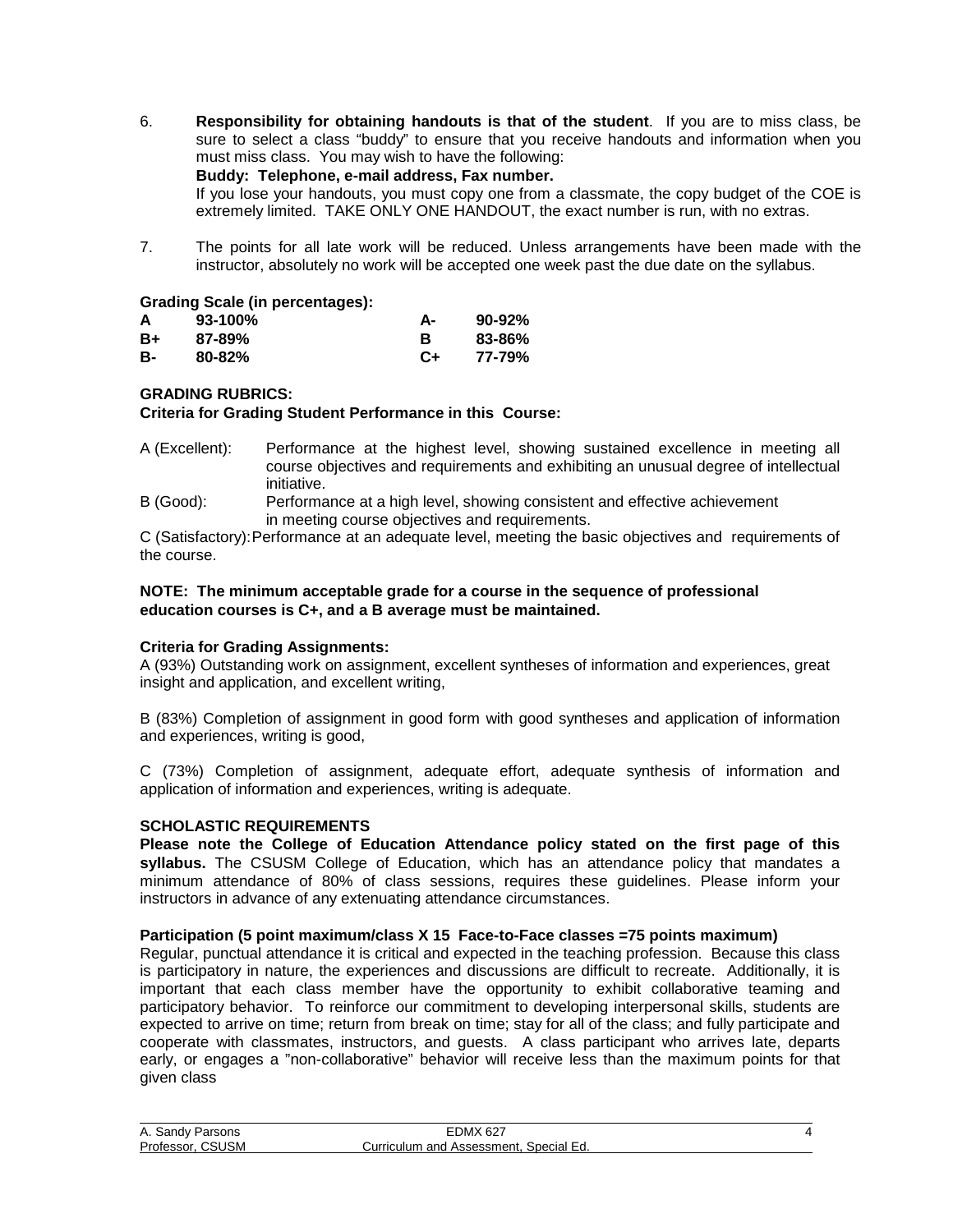#### **Criteria for Grading Participation**:

Participation points will be assigned on the following criteria: collaborative cooperation in all labs, classes, and group assignments; enthusiasm for the content and activities; respect for the speakers; patience and flexibility with the technology; appropriate use of the lab, hardware and software. Respect for the lab environment and equipment, e.g. absolutely not food or drink in the lab.

#### **ASSIGNMENTS:**

#### **Classroom Design/map and Management Plan Project: (individual, 30 points total)**.

This assignment must include a written description of your classroom plan and a map (visual representation) of the environment you have designed. The report should be about four-to-six (4-6) pages in length. The map should represent the philosophy and content of your paper.

**The Paper (20 points)**: The paper must by typed, double spaced. A format for this paper is will be handed out in class. Keep a copy for your records, turning in the original. You must title each section according to the outline attached to this syllabus. Grading criteria will include content, application of information presented in readings and in class, grammar, accuracy and format of report.

**The Classroom Map (10 points)**: The map must reflect your stated instructional and behavior management plan and your overall philosophy/approach to teaching. This map should be no larger than 1/4 of a large piece of poster board. Please do not make overlarge or 3-D maps as these are very difficult to transport and store. Careful attention to detail, use of color and design creativity are important.

#### **Instrument review and Instrument Faire: (individual, 30 points)**

#### **Quality of Instrument Review with copies to share in class (20)**

### **Participation in the Instrument Faire (10 points, no make-ups)**

Each student will review an instrument and write a guide for use and interpretation. We will have an instrument fair. The student must find a commercially available instrument to share in class. A sign up list for the instruments will be provided early in the semester. The night of the Instrument Faire, we will have presentations on the instruments, compiles all handouts. There will be no make-ups for missing this class.

#### **Jeopardy on assessment & measurement terms and concepts (group: 20 points) Quality of the Game Grid (15 points)**

#### **Participation in the game night (5 points, no make ups)**

The area of assessment, measurement, and instruction is filled with technical, statistical, and conceptual terms and concepts. A fun and facilitative way to acquire these concepts and terms is to play "Jeopardy". The class will work in groups to create Jeopardy grids. The teams will play Jeopardy on the night stated on the syllabus. The winning team will be provided incentives and all will participate in a "class party" after the game. This will serve as a mid term exam. There will be no make-ups for missing this class.

#### **Assessment Case Study based upon Observation, Individual Assessment, and IEP preparation plan with completed Special Factors Form (individual, 70 points)**

Each participant will select a learner in his or her classroom to study. This learner must be a child who is eligible for special education or who is being referred for an initial assessment for consideration for special education services. You will provide background information based upon observations, administer three (if possible) formal assessments, provide student work samples, and interview the parents/guardians (as allowed), and interview the child's teacher. This assignment includes an observation for assessment, the case write up, and a Preparation for the IEP Meeting Plan with completed Special Factors Form for the child assessed. A format for this assignment will be handed out in class. **Do not begin this case study work until you have received approval from Dr. Parson for your assessment and case study plan**. **All information is kept strictly confidential, use a pseudonym, you must have parental permission before beginning this case study.**

| A. Sandy Parsons           | $\angle$ DMX 627                       |  |
|----------------------------|----------------------------------------|--|
| <b>CSUSM</b><br>Professor. | Curriculum and Assessment, Special Ed. |  |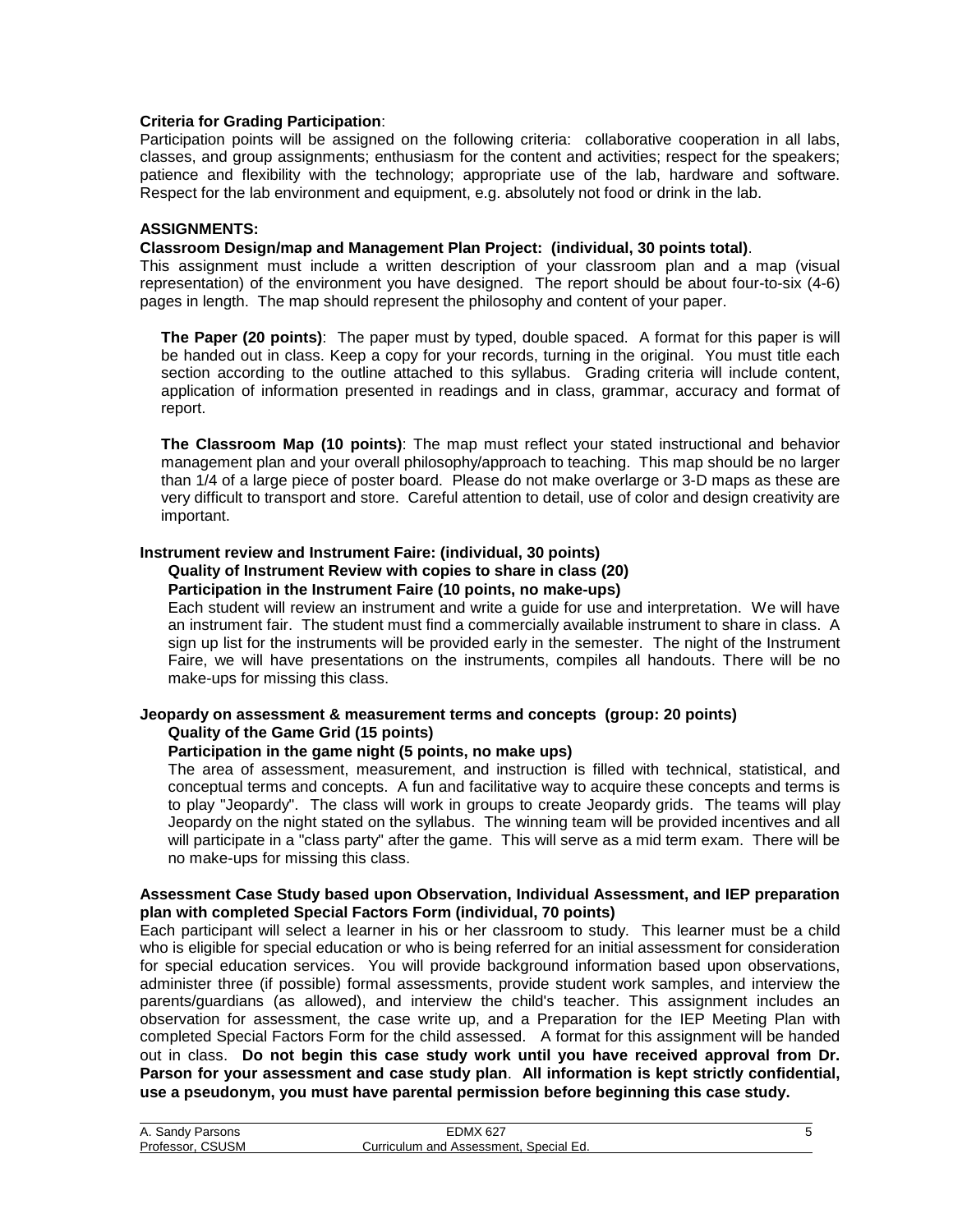#### **IEP/Curriculum Planning (group: 15 points, in class, make-ups will not receive full points)**

You will receive information on how to adapt core curriculum so that it remains parallel with rather than divergent from the state frameworks and district curricula. This assignment will involve a content area with long term goals, short term objectives, activities, and materials for the general education classroom. You will be required to draft the necessary adaptations to provide accessibility for a child with disabilities. This assignment's format will be handed out in class and is due on the date stated on the syllabus.

#### **High School Special Education: Implications of IDEA '97 and More (Due to Dr. Thousand before completion of the Special Education Credential.**

See the directions for this assignment at the end of this course syllabus. This assignment is due before the end of the academic year AND IS REQUIRED FOR CLEARNING YOUR CREDENTIAL. Submit this work to Dr. Jacque Thousand. If you work in an high school setting, you must do this work in an K-6 setting. Please consult that section below. This must be completed by end of this academic year and prior to clearing your credential. See the attachment.

| <b>Maximum Points (points)</b><br><b>Assignments</b> |                                             |      |                   |
|------------------------------------------------------|---------------------------------------------|------|-------------------|
|                                                      | Participation (5 X 15 sessions)             |      | 75                |
|                                                      | Classroom Design, Paper, and Map            |      | 30                |
| Paper (20)                                           |                                             |      |                   |
| Map (10)                                             |                                             |      |                   |
|                                                      | Jeopardy Grids for Mid Term, and game night |      | 20                |
| Grid (15)                                            |                                             |      |                   |
|                                                      | Attendance and Participation Game Night (5) |      |                   |
|                                                      | Instrument review and Share Fair            |      | 30                |
|                                                      | Review Paper with copies to share (20)      |      |                   |
|                                                      | Attendance and sharing at Faire (10)        |      |                   |
|                                                      | <b>Practice Administration of WJ III</b>    |      | 20                |
| Curriculum Planning (in class)                       |                                             |      | 15                |
| Assessment Case Study:                               |                                             |      | 70                |
|                                                      | <b>Observation for Assessment</b>           | (15) |                   |
| Case Report                                          |                                             | (20) |                   |
|                                                      | Special Factors Form                        | (20) |                   |
|                                                      | <b>IEP Preparation</b>                      | (10) |                   |
| <b>Risk Forms</b>                                    |                                             | (05) |                   |
| Quick Writes on the Reading                          |                                             |      |                   |
|                                                      | Three at 10 points (20)                     |      | 20                |
|                                                      | Web Based Components of the Course          |      | 75                |
|                                                      | Discussion Board five weeks                 | (50) |                   |
|                                                      | Responses to Classmates                     | (25) |                   |
|                                                      | TOTAL:                                      |      | <b>POINTS 370</b> |

| A. Sandy Parsons | <b>EDMX 627</b>                        |  |
|------------------|----------------------------------------|--|
| Professor, CSUSM | Curriculum and Assessment, Special Ed. |  |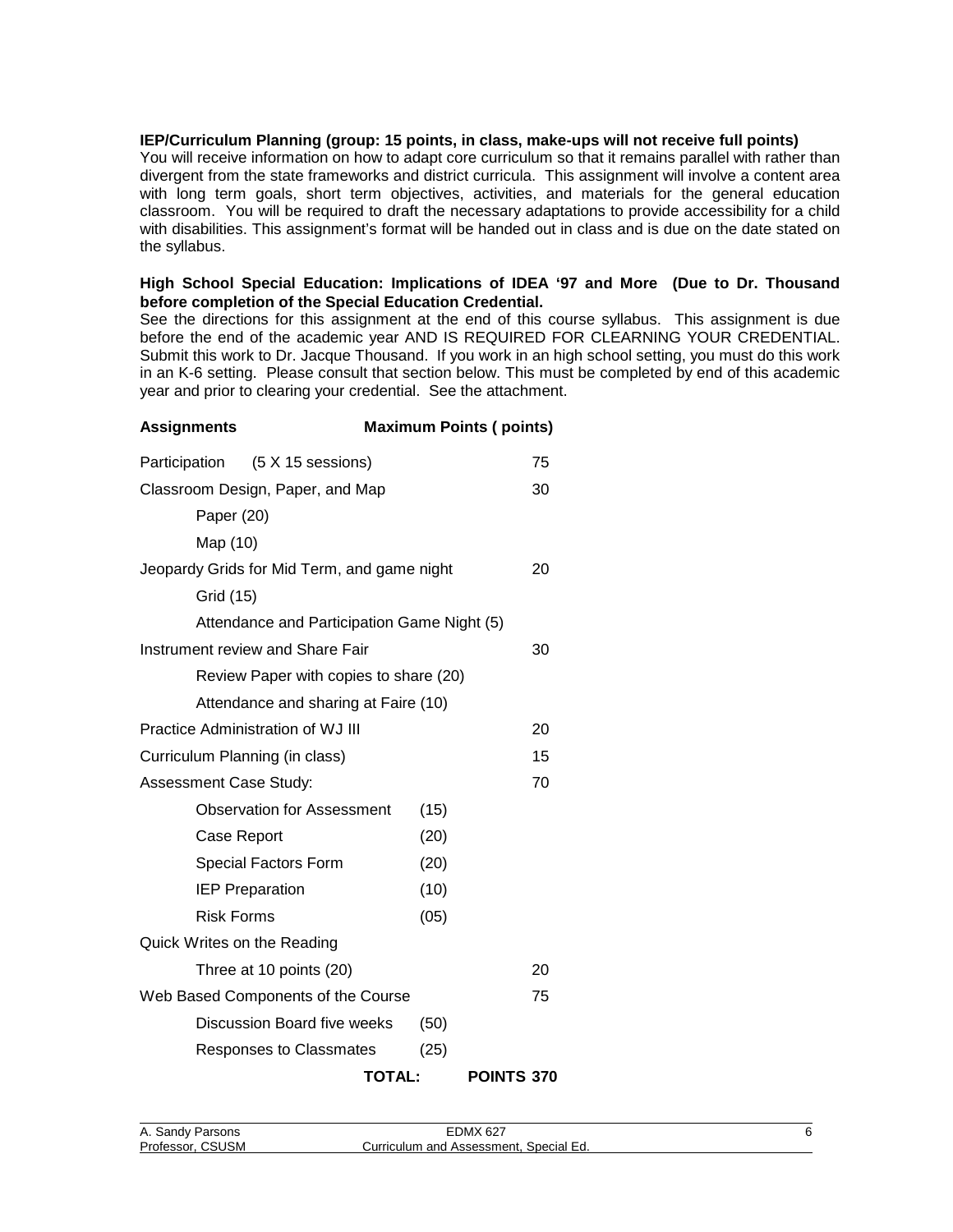# **EDMX 627: Curriculum, Instruction, and Assessment**

# **Note: The order of topics may change according to progress of the course delivery**

| <b>Class Date</b> |         | <b>TOPIC</b>                                                                                                                                             | <b>READINGS FOR TODAY</b> | <b>ASSIGNMENTS DUE TODAY</b>                                    |
|-------------------|---------|----------------------------------------------------------------------------------------------------------------------------------------------------------|---------------------------|-----------------------------------------------------------------|
| #1                | M 9/09  | Introduction to the Course and Overview<br>Preparation for Subs, First Week of School<br><b>Designing Classroom Environments</b>                         | Handouts<br>Cohen 1, 12   | In Class Survey<br>Begin Work on Classroom Design               |
| #2                | M 9/16  | <b>Behavior Management Planning</b><br>Temperaments/Emotional Intelligence<br>Berry Visual Motor Integration Text (VMI) (16)                             | Cohen 15, 16              | <b>Classroom Design Check Point</b>                             |
| #3                | M 9/23  | Formal Assessment: Psychometrics (4)<br>Descriptive Statistics (3)                                                                                       | Cohen 3, 4,               | You must have done the reading!!<br>in class Quick Write        |
| #4                | M 9/30  | Multi-Level Assessment: tests and types continued<br>Assessment Case Study Format: Writing Case Reports<br>Vineland Adaptive Behavior Scales (VABS) (14) | Cohen 5, 14               | <b>Classroom Designs/Maps Due</b>                               |
| #5                | M 10/07 | Intro to Woodcock Johnson III<br>Overview, purpose, design, administration                                                                               | Cohen 6                   | Bring WJ III if you have them<br>Parsons will provide protocols |
| #6                | M 10/14 | <b>WJ III</b> Subtests and Composites, Protocols, Scores<br>Administration to another adult, practice session,<br><b>Jeopardy Preparation</b>            | Cohen 8 - 11              | Parsons will provide protocols<br>Jeopardy Groups Begin Work    |
| #7                | M 10/21 | WJ III Administration to an adult, scoring of a sub-tests<br>Clinical Interpretation of Results (18)                                                     | Cohen 8 - 11, 18          | <b>Practice Admin is Due</b><br>Jeopardy Grids due tonight      |
| #8                | M 10/28 | Behavior management and Assessment (15)<br>Connor Scales, ACTERS, and other instruments<br>The Key Math: overview, use, and protocols (11)               | Cohen 11, 15              | Play Jeopardy!!!<br><b>For the Midterm</b>                      |